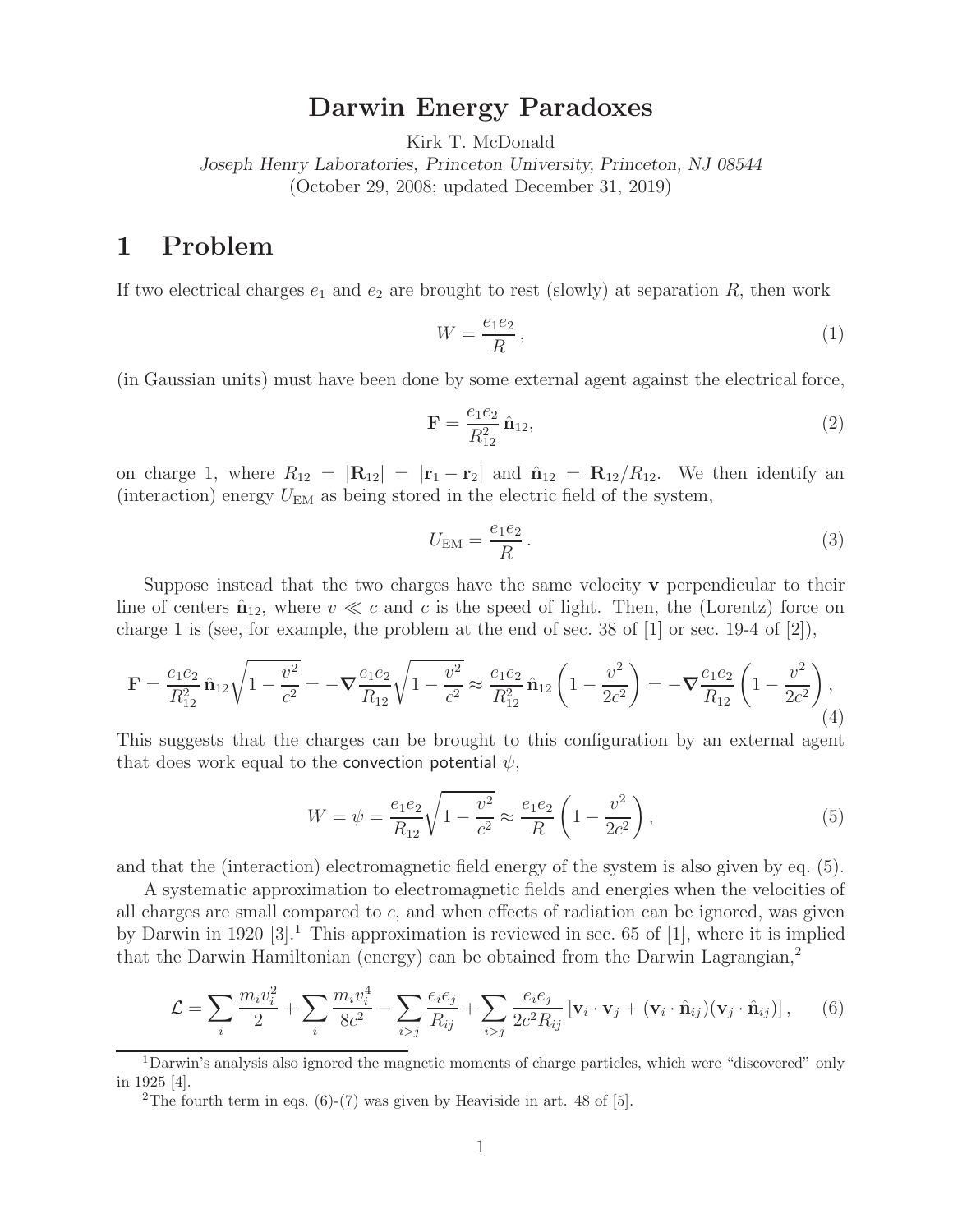by subtracting the terms of order  $1/c^2$  from the first-order energy of the system to obtain,

$$
U = \sum_{i} \frac{m_i v_i^2}{2} - \sum_{i} \frac{m_i v_i^4}{8c^2} + \sum_{i>j} \frac{e_i e_j}{R_{ij}} - \sum_{i>j} \frac{e_i e_j}{2c^2 R_{ij}} \left[ \mathbf{v}_i \cdot \mathbf{v}_j + (\mathbf{v}_i \cdot \hat{\mathbf{n}}_{ij})(\mathbf{v}_j \cdot \hat{\mathbf{n}}_{ij}) \right].
$$
 (7)

Then, for a pair of charges that move with the same velocity **v** perpendicular to  $\hat{\mathbf{n}}_{12}$ , eq. (7) suggests that the (interaction) electromagnetic energy of the system is given by eq. (5).

Furthermore, a calculation of the interaction electromagnetic energy,

$$
U_{\text{EM}} = \sum_{i>j} \int \frac{\mathbf{E}_i \cdot \mathbf{E}_j + \mathbf{B}_i \cdot \mathbf{B}_j}{4\pi} d\text{Vol},\tag{8}
$$

of a set  $\{i\}$  of charges  $e_i$  using the electric and magnetic fields in the Darwin approximation appears, after integration by parts, to lead to the form,

$$
U_{\text{EM}} = \sum_{i>j} \frac{e_i e_j}{R_{ij}} - \sum_{i>j} \frac{e_i e_j}{2c^2 R_{ij}} \left[ \mathbf{v}_i \cdot \mathbf{v}_j + (\mathbf{v}_i \cdot \hat{\mathbf{n}}_{ij}) (\mathbf{v}_j \cdot \hat{\mathbf{n}}_{ij}) \right]. \tag{9}
$$

However, eqs. (5), (7) and (9) are all incorrect (and the convection potential is not a potential energy). Explain.

*For other surprising results in the Darwin approximation, see [6].*

## **2 Solution**

#### **2.1 Work Done to Configure a Pair of Moving Charges**

#### **2.1.1 Magnetic Fields Do No Work on Point Charges**

One argument is that the external agent does work against the Lorentz force, which consists of an electric force and a magnetic force. It is well known that magnetic fields can do no work on point charges (that have no magnetic moment),<sup>3</sup> so the external agent should be able to do work only against the electric part of the Lorentz force,

$$
\mathbf{F}_E = \frac{e_1 e_2}{\sqrt{1 - v^2/c^2} R_{12}^2} \hat{\mathbf{n}}_{12} \approx \frac{e_1 e_2}{R_{12}^2} \hat{\mathbf{n}}_{12} \left( 1 + \frac{v^2}{2c^2} \right). \tag{10}
$$

This suggests that the charges can be brought to this configuration by an external agent that does work,

$$
W \approx \frac{e_1 e_2}{R} \left( 1 + \frac{v^2}{2c^2} \right) = U_{\text{EM}}.\tag{11}
$$

*However, this argument is misleading in that it suggests the electric force between the charges, which depends on their velocities and accelerations as well as their positions, can be deduced as the gradient of a scalar potential. For the special case of constant, parallel velocities and displacements that keep*  $\hat{\mathbf{n}}_{12}$  *constant this can still be done, but see Appendix B for a more general example.*

<sup>3</sup>Magnetic forces do work on intrinsic magnetic moments of particles (see, for example, [7, 8], and in systems of charges with no magnetic moments the sum of the work done by the magnetic forces on the charges of a system (which includes work done by magnetic torques) is always zero, but the work done by the sum of the magnetic forces on the charges (which changes the translational kinetic energy) can be nonzero. For examples of the latter, see [9, 10].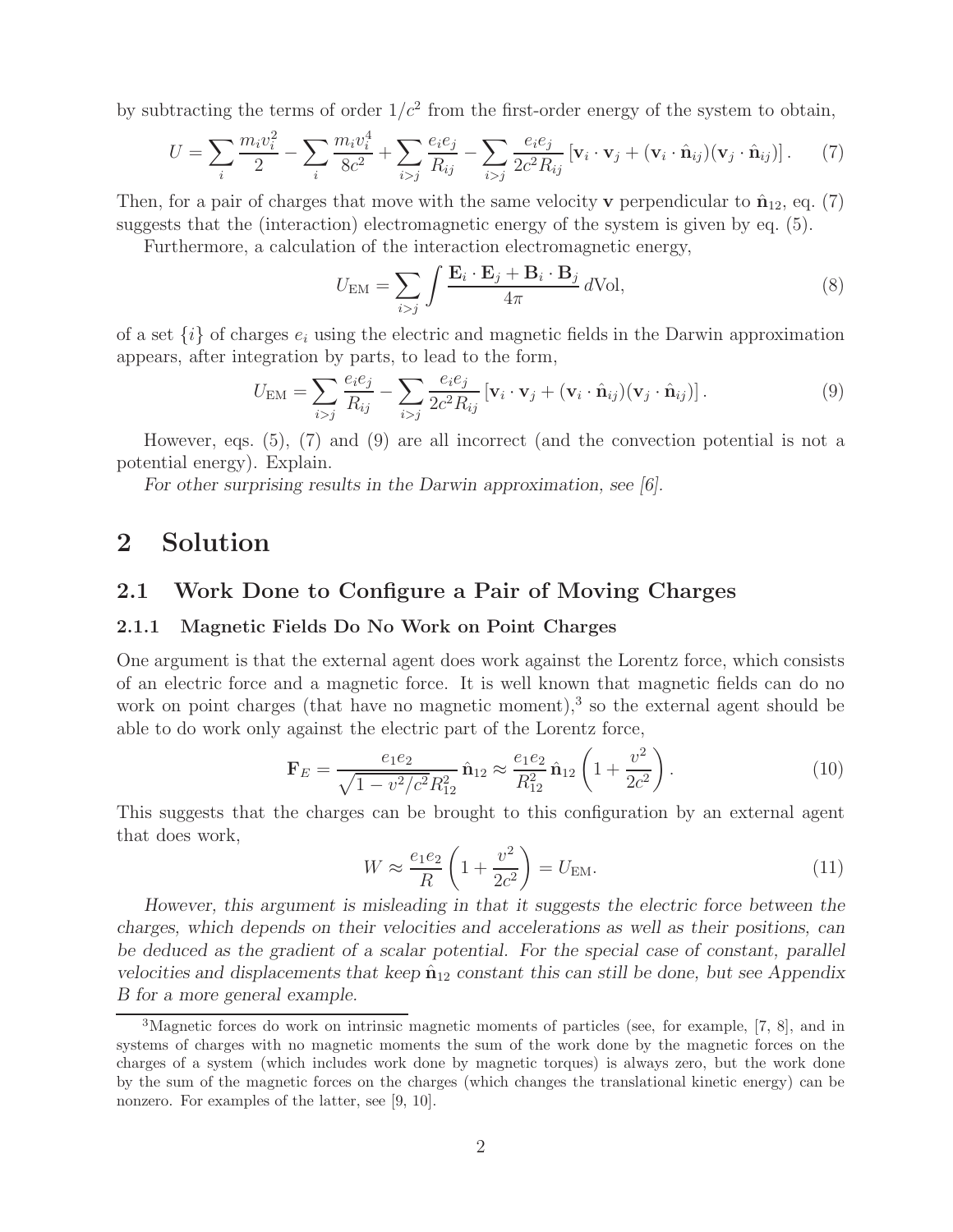#### **2.1.2 Work Done When the Charges Are Assembled Slowly**

The argument of sec. 2.1.1 can be questioned in that the external agent must provide a force equal and opposite to the total electromagnetic force, and the work done by this agent is related to that total force, and not to some piece of it. However, it is important to calculate that work carefully.

To configure the pair of charges at final separation  $R$ , one (or both) of them must have a small velocity component  $\mathbf{v}_n$  along their line of centers during this process. For charges that end up at rest after being moved together along their (fixed) line of centers, this small velocity results in a small correction to the longitudinal, purely electric force between them,<sup>4</sup>

$$
F_n = \frac{e_1 e_2}{\sqrt{1 - v_n^2/c^2} R_{12}^2} \approx \frac{e_1 e_2}{R_{12}^2} \left( 1 + \frac{v_n^2}{2c^2} \right),\tag{12}
$$

So, the work required to assemble the charges is,

$$
W \approx \frac{e_1 e_2}{R} \left( 1 + \frac{v_n^2}{2c^2} \right) \approx \frac{e_1 e_2}{R},\tag{13}
$$

where we consider  $v_n$  to be so small that terms in  $v_n^2/c^2$  can be ignored. So, we again conclude that the electromagnetic (interaction) energy stored in the system is given by eq. (3).

For a pair of charges whose line of centers is along the y axis (with  $y_2 < y_1$ , so that  $\hat{\mathbf{n}}_{12} = \hat{\mathbf{y}}$  which end up moving with velocity  $\mathbf{v} = v \hat{\mathbf{x}}$ , we suppose that they are assembled by a motion with velocities  $\mathbf{v}_1 = v \hat{\mathbf{x}}$  and  $\mathbf{v}_2 = v \hat{\mathbf{x}} + v_y \hat{\mathbf{y}}$  where  $v_y \ll v$ . Then, the electric and magnetic fields on charge 2 due to charge 1 are,

$$
\mathbf{E}_1 \approx -\frac{e_1}{R_{12}^2} \left( 1 + \frac{v^2}{2c^2} \right) \hat{\mathbf{y}}, \qquad \mathbf{B}_1 \approx -\frac{v}{c} \frac{e_1}{R_{12}^2} \left( 1 + \frac{v^2}{2c^2} \right) \hat{\mathbf{z}}, \tag{14}
$$

The Lorentz force on charge 2 is,

$$
\mathbf{F} = e_2 \left( \mathbf{E}_1 + \frac{\mathbf{v}_2}{c} \times \mathbf{B}_1 \right) \approx -\frac{e_1 e_2}{R_{12}^2} \frac{v v_y}{c^2} \hat{\mathbf{x}} - \frac{e_1 e_2}{R_{12}^2} \left( 1 - \frac{v^2}{2c^2} \right) \hat{\mathbf{y}}.
$$
 (15)

During a time interval dt charge 2 moves distance  $d\mathbf{s}_2 = \mathbf{v}_2 dt = (v \hat{\mathbf{x}} + v_y \hat{\mathbf{y}}) dt$ , so the external agent does work,<sup>5</sup>

$$
dW = -\mathbf{F} \cdot d\mathbf{s}_2 \approx \frac{e_1 e_2}{R_{12}^2} \left( 1 + \frac{v^2}{2c^2} \right) v_y dt = \frac{e_1 e_2}{R_{12}^2} \left( 1 + \frac{v^2}{2c^2} \right) dy.
$$
 (16)

Although the y-component of the force is large compared to its x-component, the displacement in x is much larger than that in y, so the  $F_x$  contributes a non-negligible amount to the work. The total work done in reducing the y-separation of the charges to  $R$  is,

$$
W = \frac{e_1 e_2}{R} \left( 1 + \frac{v^2}{2c^2} \right) = U_{\text{EM}},
$$
\n(17)

in agreement with eq. (11). int

<sup>&</sup>lt;sup>4</sup>The velocity  $v_n$  also results in a small magnetic field, which does not change the force in this case.

<sup>&</sup>lt;sup>5</sup>The Lorentz force on charge 1 is perpendicular to  $\mathbf{v}_1$ , so no work is done on charge 1.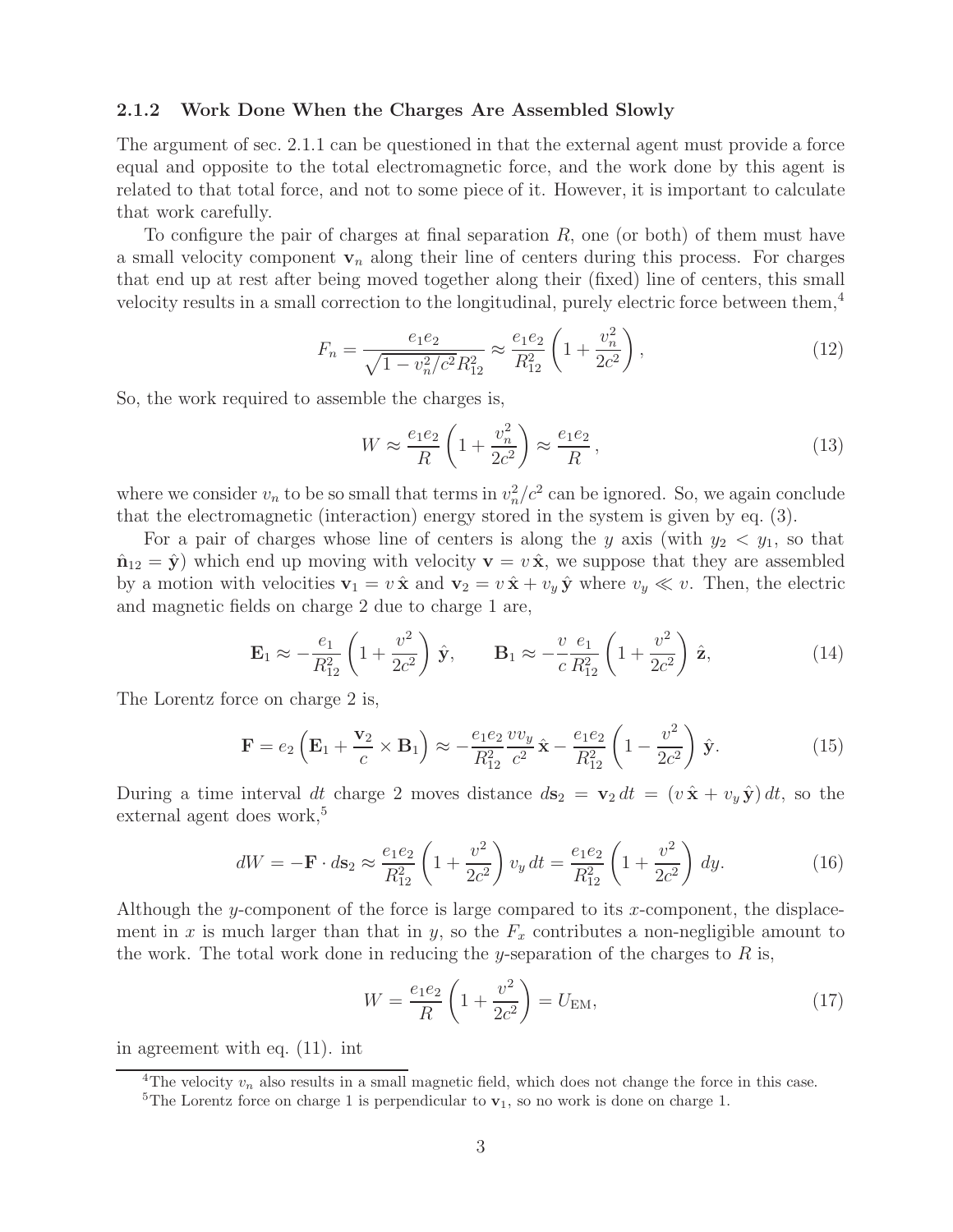### **2.2 Darwin's Approximation**

#### **2.2.1 Interaction Electromagnetic Energy via the Darwin Hamiltonian**

The Lagrangian for a charge  $e$  of mass  $m$  (with no magnetic moment) that moves with velocity **v** in an external electromagnetic field that is described by potentials  $\phi$  and **A** can be written as (see, for example, sec. 65 of [1]),

$$
\mathcal{L} = -mc^2\sqrt{1 - v^2/c^2} - e\phi + e\frac{\mathbf{v}}{c} \cdot \mathbf{A}.
$$
 (18)

Darwin [3] worked in the Coulomb gauge, and kept term only to order  $v^2/c^2$ . Then, the scalar and vector potentials due to a charge e that has velocity **v** are (see sec. 65 of [1] or sec. 12.6 of [11]),

$$
\phi = \frac{e}{R}, \qquad \mathbf{A} = \frac{e[\mathbf{v} + (\mathbf{v} \cdot \hat{\mathbf{n}}) \hat{\mathbf{n}}]}{2cR}, \qquad (19)
$$

where  $\hat{\bf{n}}$  is directed from the charge to the observer, whose (present) distance from the charge is  $R$ .

Combining equations (18) and (19) for a collections of charged particles, and keeping terms only to order  $v^2/c^2$ , we arrive at the Darwin Lagrangian,

$$
\mathcal{L} = \sum_{i} \frac{m_i v_i^2}{2} + \sum_{i} \frac{m_i v_i^4}{8c^2} - \sum_{i>j} \frac{e_i e_j}{R_{ij}} + \sum_{i>j} \frac{e_i e_j}{2c^2 R_{ij}} \left[ \mathbf{v}_i \cdot \mathbf{v}_j + (\mathbf{v}_i \cdot \hat{\mathbf{n}}_{ij})(\mathbf{v}_j \cdot \hat{\mathbf{n}}_{ij}) \right],
$$
 (6)

where we ignore the constant sum of the rest energies of the particles.

The Lagrangian (6) does not depend explicitly on time, so the corresponding Hamiltonian,

$$
\mathcal{H} = \sum_{i} \mathbf{p}_i \cdot \mathbf{v}_i - \mathcal{L},\tag{20}
$$

is the conserved energy of the system, where,

$$
\mathbf{p}_{i} = \frac{\partial \mathcal{L}}{\partial \mathbf{v}_{i}} = m_{i} \mathbf{v}_{i} + \frac{m_{i} v_{i}^{2}}{2c^{2}} \mathbf{v}_{i} + \sum_{j \neq i} \frac{e_{i} e_{j}}{2c^{2} R_{ij}} \left[ \mathbf{v}_{j} + \hat{\mathbf{n}}_{ij} (\mathbf{v}_{j} \cdot \hat{\mathbf{n}}_{ij}) \right]
$$
  
\n
$$
= m_{i} \mathbf{v}_{i} + \frac{m_{i} v_{i}^{2}}{2c^{2}} \mathbf{v}_{i} + \sum_{j \neq i} \frac{e_{i} \mathbf{A}_{j}(\mathbf{r}_{i})}{c} = m_{i} \mathbf{v}_{i} + \frac{m_{i} v_{i}^{2}}{2c^{2}} \mathbf{v}_{i} + \frac{e_{i} \mathbf{A}_{\text{ext},i}(\mathbf{r}_{i})}{c}, \qquad (21)
$$

is the canonical momentum of particle  $i$ , and  $A_{ext,i}$  is the vector potential due to charges other than  $e_i$ . Hence, the Hamiltonian/energy is,

$$
U = \sum_{i} \frac{m_i v_i^2}{2} + \sum_{i} \frac{3m_i v_i^4}{8c^2} + \sum_{i>j} \frac{e_i e_j}{R_{ij}} + \sum_{i>j} \frac{e_i e_j}{2c^2 R_{ij}} \left[ \mathbf{v}_i \cdot \mathbf{v}_j + (\mathbf{v}_i \cdot \hat{\mathbf{n}}_{ij})(\mathbf{v}_j \cdot \hat{\mathbf{n}}_{ij}) \right],\tag{22}
$$

as first derived by Darwin [3].

The part of this Hamiltonian/energy associated with electromagnetic interactions is,

$$
U_{\text{EM}} = \sum_{i>j} \frac{e_i e_j}{R_{ij}} + \sum_{i>j} \frac{e_i e_j}{2c^2 R_{ij}} \left[ \mathbf{v}_i \cdot \mathbf{v}_j + (\mathbf{v}_i \cdot \hat{\mathbf{n}}_{ij})(\mathbf{v}_j \cdot \hat{\mathbf{n}}_{ij}) \right] = \frac{1}{2} \sum_i e_i \left( \phi_{\text{ext}}(\mathbf{r}_i) + \frac{\mathbf{v}_i \cdot \mathbf{A}_{\text{ext}}(\mathbf{r}_i)}{c} \right),
$$
\n(23)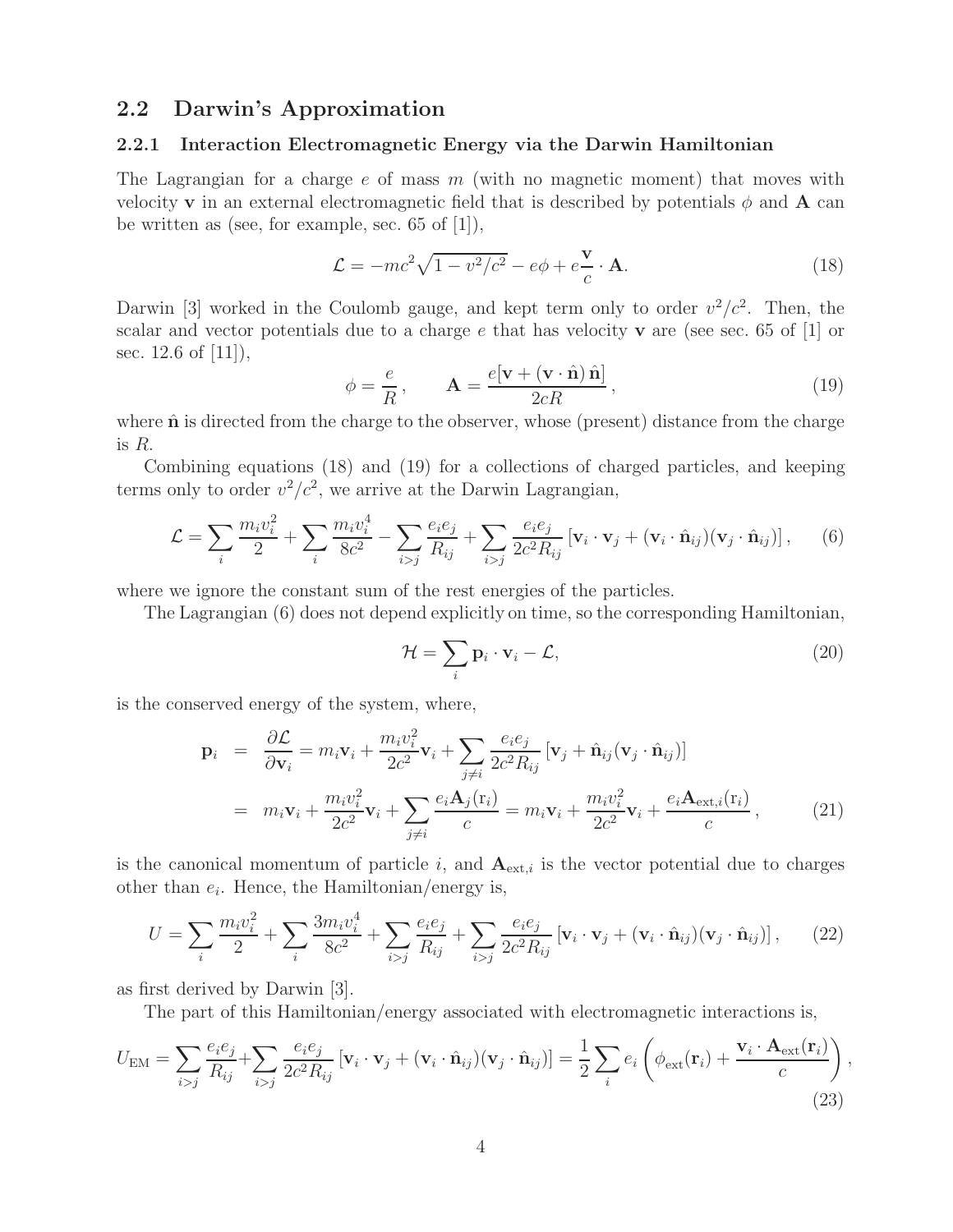where  $\phi_{\text{ext}}$  is the electric scalar potential due to charges other than  $e_i$ . The energy (23) reduces to eqs. (11) and (17) for a pair of charges that moves with velocity **v** perpendicular to their line of centers.<sup>6,7</sup>

*How then is it possible to misinterpret sec. 65 of [1] to arrive at the erroneous eq. (7)?*

*This follows from misuse of a prescription given in sec. 40 of [13]:* Let the Lagrangian be of the form  $\mathcal{L} = \mathcal{L}_0 + \mathcal{L}'$ , where  $\mathcal{L}'$  is a small correction to the function  $\mathcal{L}_0$ . Then, the corresponding addition  $\mathcal{H}'$  in the Hamiltonian  $\mathcal{H} = \mathcal{H}_0 + \mathcal{H}'$  is related by,

$$
(\mathcal{H}')_{p,q} = -(\mathcal{L}')_{q,q}.\tag{40.7}
$$

*This suggests that if we wish to express the Hamiltonian/energy in terms of*  $\dot{q}$  *and*  $q$ *, then*  $\mathcal{H}'(\dot{q}, q) = -\mathcal{L}'(\dot{q}, q)$ . A more correct interpretation is that,

$$
\mathcal{H}'(p,q) = -\mathcal{L}'(p,q),\tag{26}
$$

*which indicates that the Hamiltonian is a function of the coordinates* q *and the corresponding canonical momenta* p, so the small correction  $\mathcal{L}'$  to the Lagrangian should be expressed in *terms of* p and q before subtracting it from the lowest-order term  $\mathcal{H}_0(p,q)$  of the Hamiltonian. *Then, one could recast the Hamiltonian/energy in terms of*  $\dot{q}$  *and*  $q$ *, if desired, which can result in terms of*  $H_0(p,q)$  *contributing to*  $H'(\dot{q}, q)$ *. That is,*  $H'(p,q) \neq H'(\dot{q}, q)$ *.* 

*In the present example, the lowest-order Hamiltonian is, in terms of canonical momenta,*

$$
\mathcal{H}_0 = \sum_i \frac{p_i^2}{2m_i} + \sum_{i>j} \frac{e_i e_j}{2c^2 R_{ij}}.
$$
\n(27)

To describe the small correction  $\mathcal{L}'$  to the Darwin Lagrangian (6) in terms of the  $\mathbf{p}_i$  rather *than the*  $\mathbf{v}_i$  *it suffices to approximate the relation (21) as,* 

$$
\mathbf{v}_i = \frac{\mathbf{p}_i}{m_i} + \mathcal{O}(1/c^2). \tag{28}
$$

*Then, we have,*

$$
\mathcal{L}_{p,q}' = \sum_{i} \frac{p_i^4}{8m_i c^2} + \sum_{i>j} \frac{e_i e_j}{2m_i m_j c^2 R_{ij}} \left[ \mathbf{p}_i \cdot \mathbf{p}_j + (\mathbf{p}_i \cdot \hat{\mathbf{n}}_{ij}) (\mathbf{p}_j \cdot \hat{\mathbf{n}}_{ij}) \right],\tag{29}
$$

 ${}^{6}$ The integral form of eq. (23),

$$
U_{\rm EM} = \frac{1}{2} \int \left( \rho \phi + \frac{\mathbf{J} \cdot \mathbf{A}}{c} \right) d\text{Vol},\tag{24}
$$

shows the possibly surprising result that the electromagnetic energy in the Darwin approximation has the form of that for a system of quasistatic charge and current densities  $\rho$  and **J** (which implies use of the Coulomb gauge; see, for example, sec. 5.16 of [11] or secs. 31 and 33 of [12]). See sec. 2.2.2 below for further discussion.

<sup>7</sup>*Sept. 1, 2021, thanks to Tim Minteer.* For the special case of two charges that have the same velocity  $\mathbf{v}_1 = \mathbf{v}_2 = \mathbf{v}$ , the interaction energy eq. (23) becomes,

$$
U_{\rm EM} = \frac{e_1 e_2}{R_{12}} \left[ 1 + \frac{v^2}{2c^2} \left[ 1 + (\hat{\mathbf{v}} \cdot \hat{\mathbf{n}}_{12})^2 \right] \right] \approx \frac{e_1 e_2}{R_{12}} \frac{1 - \frac{v^2}{c^2} + 2\frac{v^2}{c^2} (\hat{\mathbf{v}} \cdot \hat{\mathbf{n}}_{12})^2}{\left[ 1 - \frac{v^2}{c^2} + \frac{v^2}{c^2} (\hat{\mathbf{v}} \cdot \hat{\mathbf{n}}_{12})^2 \right]^{3/2}} = \frac{e_1 e_2}{R_{12}} \frac{1 - \frac{v^2}{c^2} (\hat{\mathbf{v}} \times \hat{\mathbf{n}}_{12})^2 + \frac{v^2}{c^2} (\hat{\mathbf{v}} \cdot \hat{\mathbf{n}}_{12})^2}{\left[ 1 - \frac{v^2}{c^2} (\hat{\mathbf{v}} \times \hat{\mathbf{n}}_{12})^2 \right]^{3/2}}. (25)
$$

However, the latter form predicts nonzero  $U_{EM} = e_1e_2/R_{12}\sqrt{1-v^2/c^2}$  for  $\mathbf{v} \perp \hat{\mathbf{n}}_{12}$  as  $v \to c$ , in which case the Lorentz force on the charges goes to zero [14], and hence so should the field interaction energy  $U_{\text{EM}}$ .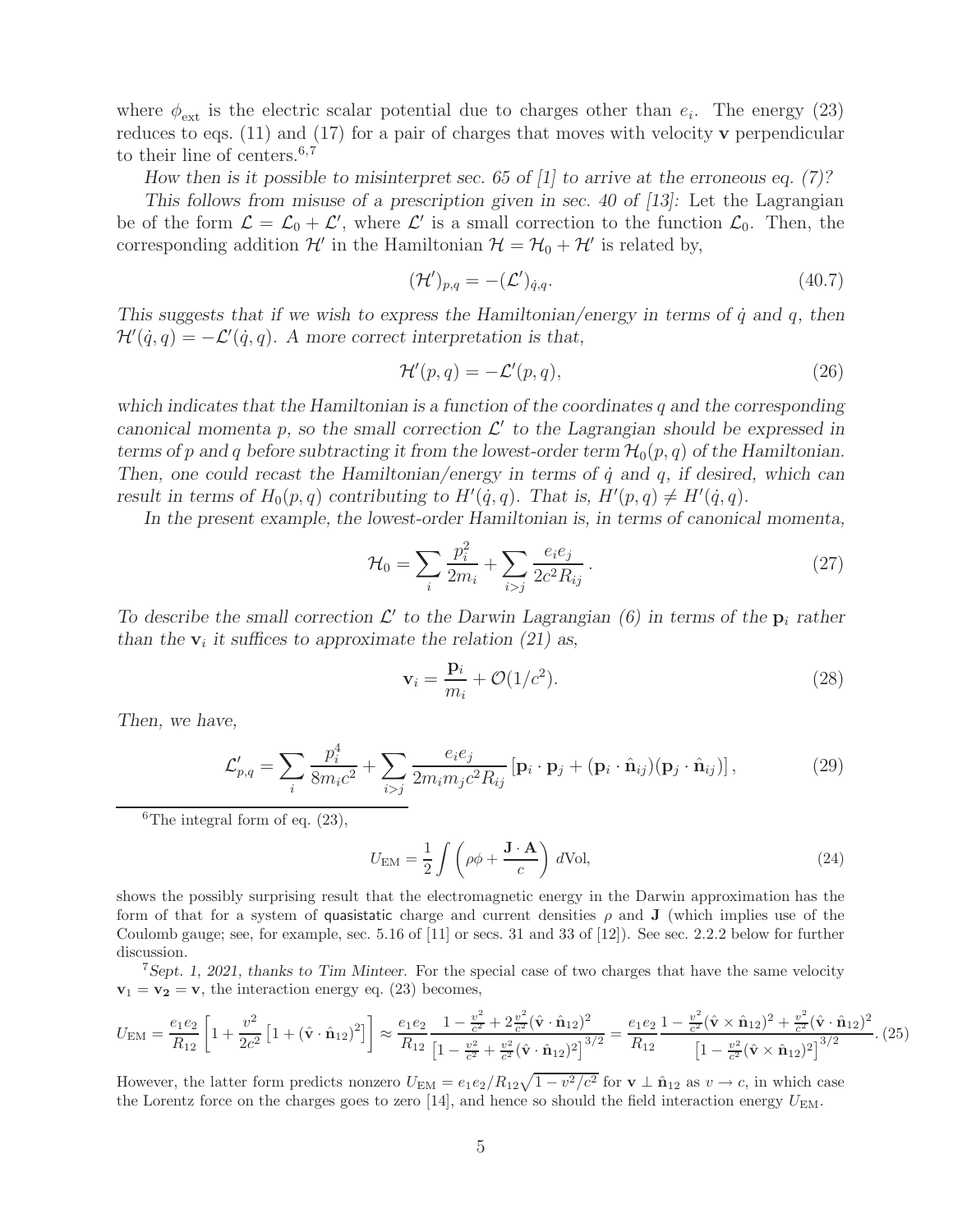*from which we obtain the Darwin Hamiltonian,*

$$
\mathcal{H} = \sum_{i} \frac{p_i^2}{2m_i} - \sum_{i} \frac{p_i^4}{8m_i^3 c^2} + \sum_{i>j} \frac{e_i e_j}{R_{ij}} - \sum_{i>j} \frac{e_i e_j}{2m_i m_j c^2 R_{ij}} \left[ \mathbf{p}_i \cdot \mathbf{p}_j + (\mathbf{p}_i \cdot \hat{\mathbf{n}}_{ij}) (\mathbf{p}_j \cdot \hat{\mathbf{n}}_{ij}) \right], \tag{30}
$$

*as given in [1, 3]. To express the Hamiltonian/energy (30) in terms of velocities rather than momenta, we do not retain sufficient accuracy with the approximation (28); rather we must use eq. (21), in which case eq. (30) transforms into eq. (22).*

#### **2.2.2 Direct Calculation of the Interaction Electromagnetic Energy in the Darwin Approximation**

The interaction electromagnetic energy associated with a set  $\{i\}$  of charges  $e_i$  can be written as,

$$
U_{\text{EM}} = \sum_{i>j} \int \frac{\mathbf{E}_i \cdot \mathbf{E}_j + \mathbf{B}_i \cdot \mathbf{B}_j}{4\pi} d\text{Vol}.
$$
 (8)

The electric and magnetic fields of a charge e at distance R from an observer follow in the Darwin approximation from the potentials (19),

$$
\mathbf{E} = -\nabla\phi - \frac{\partial \mathbf{A}}{\partial ct} = \frac{e}{R^2} \hat{\mathbf{n}} - \frac{e}{2c^2 R} \left[ \mathbf{a} + (\mathbf{a} \cdot \hat{\mathbf{n}}) \hat{\mathbf{n}} + \frac{v^2 - 3(\mathbf{v} \cdot \hat{\mathbf{n}})^2}{R} \hat{\mathbf{n}} \right] \equiv \frac{e}{R^2} \hat{\mathbf{n}} + \mathbf{E}', (31)
$$
  
\n
$$
\mathbf{B} = \nabla \times \mathbf{A} = \frac{e \mathbf{v} \times \hat{\mathbf{n}}}{cR^2},
$$
\n(32)

where  $\mathbf{a} = d\mathbf{v}/dt$  is the (present) acceleration of the charge.<sup>8</sup> See [15] for applications of these relations to considerations of electromagnetic momentum rather than energy.<sup>9</sup>

The potentials (19) are in the Coulomb gauge, so that  $\nabla \cdot \mathbf{A} = 0$ , and hence,

$$
\nabla \cdot \mathbf{E}' = 0. \tag{36}
$$

 $8$ Sec. 65 of [1] shows that in the Darwin approximation the Lienard-Wiechert potentials (Lorenz gauge) reduce to  $V = e/R + (e/2c^2)\partial^2 R/\partial t^2$  and  $\mathbf{A} = e\mathbf{v}/cR$ , from which eqs. (31)-(32) also follow.

<sup>9</sup>The Lorentz force on a charge  $e'$  with velocity  $\mathbf{v}'$  is, in the Darwin approximation,

$$
\mathbf{F} = e' \left( \mathbf{E} + \frac{\mathbf{v}'}{c} \times \mathbf{B} \right) = \frac{e'e}{R^2} \hat{\mathbf{n}} - \frac{e'e}{2c^2 R} \left[ \mathbf{a} + (\mathbf{a} \cdot \hat{\mathbf{n}}) \hat{\mathbf{n}} + \frac{v^2 - 3(\mathbf{v} \cdot \hat{\mathbf{n}})^2 - 2\mathbf{v}' \cdot \mathbf{v}}{R} \hat{\mathbf{n}} - \frac{2(\mathbf{v}' \cdot \hat{\mathbf{n}}) \mathbf{v}}{R} \right].
$$
 (33)

This force depends on the acceleration  $a$  of the source charge  $e$ , but not on the acceleration  $a'$  of the charge e', and has noncentral terms (not along  $\hat{\mathbf{n}}$ ).

For comparison, the (central) force law of Weber [16] (1846) is,

$$
\mathbf{F}_{\text{Weber}} = \frac{e'e}{R^2} \hat{\mathbf{n}} \left[ 1 + \frac{1}{c^2} \left( v'^2 + v^2 - 2\mathbf{v}' \cdot \mathbf{v} - \frac{3}{2} [\hat{\mathbf{n}} \cdot (\mathbf{v}' - \mathbf{v})]^2 \right) \right] + \frac{e'e}{c^2 R} \hat{\mathbf{n}} [\hat{\mathbf{n}} \cdot (\mathbf{a}' - \mathbf{a})],\tag{34}
$$

while that of Clausius [17] (1876) is,

$$
\mathbf{F}_{\text{Clausius}} = \frac{e'e}{R^2} \hat{\mathbf{n}} \left( 1 - \frac{\mathbf{v}' \cdot \mathbf{v}}{c^2} \right) - \frac{e'e}{c^2 R^2} [\hat{\mathbf{n}} \cdot (\mathbf{v}' - \mathbf{v})] (\mathbf{v}' - \mathbf{v}) + \frac{e'e}{c^2 R} (\mathbf{a}' - \mathbf{a}),\tag{35}
$$

both of which depend on the acceleration  $a'$  of the observing charge  $e'$ .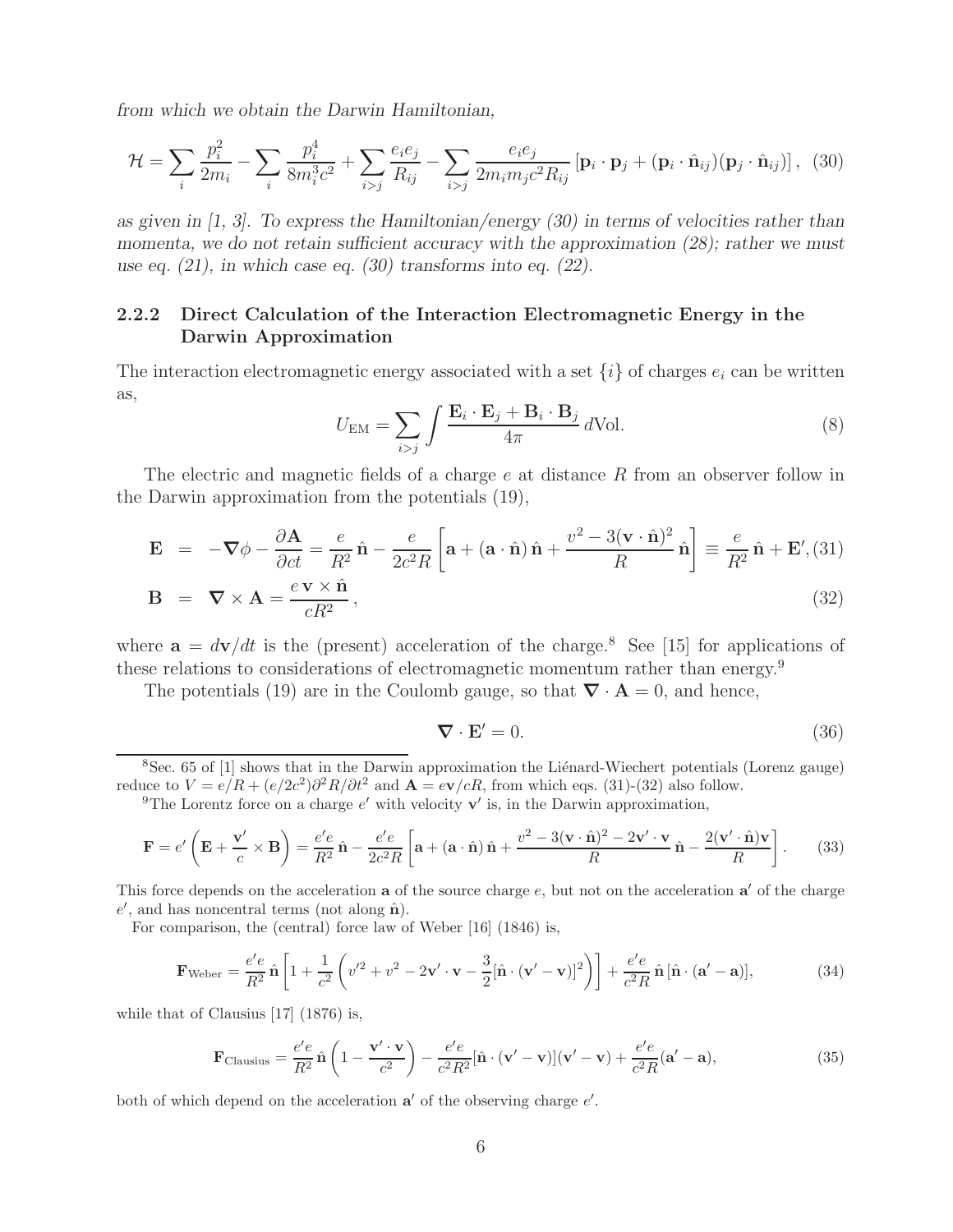The electric part of the energy (8) can be written as,

$$
U_{\rm E} = \sum_{i>j} e_i e_j \int \frac{\hat{\mathbf{n}}_i \cdot \hat{\mathbf{n}}_j}{4\pi R_i^2 R_j^2} d\text{Vol} + \sum_{i>j} \int \left( \frac{e_i \hat{\mathbf{n}}_i \cdot \mathbf{E}'_j}{4\pi R_i^2} + \frac{e_j \hat{\mathbf{n}}_j \cdot \mathbf{E}'_i}{4\pi R_j^2} \right) d\text{Vol} + \mathcal{O}\left(\frac{1}{c^4}\right). \tag{37}
$$

It is well known (see, for example, eqs.  $(1)-(3)$  or the Appendix of  $[18]$ ), that,

$$
\int \frac{\hat{\mathbf{n}}_i \cdot \hat{\mathbf{n}}_j}{4\pi R_i^2 R_j^2} d\text{Vol} = \frac{1}{R_{ij}}.
$$
\n(38)

For the second integral in eq.  $(37)$ , we integrate by parts to find,  $10$ 

$$
\int \frac{\hat{\mathbf{n}}_i \cdot \mathbf{E}'_j}{R_i^2} d\text{Vol} = -\int \mathbf{E}'_j \cdot \nabla \left(\frac{1}{R_i}\right) d\text{Vol} = \int \frac{1}{R_i} \nabla \cdot \mathbf{E}'_j d\text{Vol} = 0.
$$
 (40)

Thus, the electric part of the interaction energy is,

$$
U_E = \sum_{i>j} \frac{e_i e_i}{R_{ij}},\tag{41}
$$

which holds for charges of any velocity when we work in the Coulomb gauge.

The magnetic part of the energy (8) is,

$$
U_{\rm M} = \sum_{i>j} \int \frac{\mathbf{B}_i \cdot \mathbf{B}_j}{4\pi} d\text{Vol} = \sum_{i>j} \int \frac{\mathbf{B}_i \cdot \nabla \times \mathbf{A}_j}{4\pi} d\text{Vol} = \sum_{i>j} \int \frac{\mathbf{A}_j \cdot \nabla \times \mathbf{B}_i}{4\pi} d\text{Vol}
$$

$$
= \sum_{i>j} \frac{e_i \mathbf{v_i} \cdot \mathbf{A}_j(\mathbf{r}_i)}{c} = \sum_{i>j} \frac{e_i e_j}{2c^2 R_{ij}} [\mathbf{v}_i \cdot \mathbf{v}_j + (\mathbf{v}_i \cdot \hat{\mathbf{n}}_{ij})(\mathbf{v}_j \cdot \hat{\mathbf{n}}_{ij})], \tag{42}
$$

where we note that  $\mathbf{B} \cdot \nabla \times \mathbf{A} = \epsilon_{lmn} B_l \partial A_n / \partial x_m$ , so that integration by parts leads to  $-\epsilon_{lmn}A_nB_m\partial B_l/\partial x_m = \epsilon_{nml}A_n\partial B_l/\partial x_m = \mathbf{A}\cdot\mathbf{\nabla}\times\mathbf{B}$  (and not to  $-\mathbf{A}\cdot\mathbf{\nabla}\times\mathbf{B}$ , which would *lead to eq.*  $(9)$ , and that,<sup>11</sup>

$$
\nabla \times \mathbf{B}_i = \frac{4\pi}{c} \mathbf{J}_i + \frac{\partial \mathbf{E}_i}{\partial ct} = \frac{4\pi e_i \mathbf{v}_i}{c} \delta(\mathbf{r} - \mathbf{r}_i) - \nabla \frac{\partial \phi_i}{\partial ct} - \frac{\partial^2 \mathbf{A}_i}{\partial (ct)^2}.
$$
(44)

Thus, we again find the interaction electromagnetic energy  $U_{EM} = U_E + U_M$  to be given by eq. (23).

<sup>10</sup>The surface integral resulting from the integration by parts in eq. (40) vanishes as follows,

$$
\int \frac{\mathbf{E}'_j}{R_i} \cdot d\mathbf{Area} = -\int \frac{[\mathbf{a}_j + (\mathbf{a}_j \cdot \hat{\mathbf{n}})\hat{\mathbf{n}}]}{2c^2 R_i R_j} \cdot d\mathbf{Area} + \int \frac{(\cdots)}{R_i R_j^2} \cdot d\mathbf{Area} \to -\int \frac{\mathbf{a}_j \cdot \hat{\mathbf{n}}}{c^2} d\Omega = 0.
$$
 (39)

<sup>11</sup>In greater detail, the integrand  $\mathbf{A}_j \cdot \nabla \times \mathbf{B}_i$  includes the term  $\mathbf{A}_j \cdot \partial^2 \mathbf{A}_i / \partial (ct)^2$  which is of order  $1/c^4$ , while the integral of the term  $\mathbf{A}_j \cdot \nabla \partial \phi_i / \partial ct$  vanishes according to,

$$
-\int \mathbf{A}_{j} \cdot \nabla \frac{\partial \phi_{i}}{\partial ct} d\text{Vol} = -\int \frac{\partial \phi_{i}}{\partial ct} \mathbf{A}_{j} \cdot d\mathbf{Area} + \int \frac{\partial \phi_{i}}{\partial ct} \nabla \cdot \mathbf{A}_{j} d\text{Vol} = \int \frac{\mathbf{v}_{i} \cdot \hat{\mathbf{n}}_{i}}{cR_{i}^{2}} \mathbf{A}_{j} \cdot d\mathbf{Area} \to 0.
$$
 (43)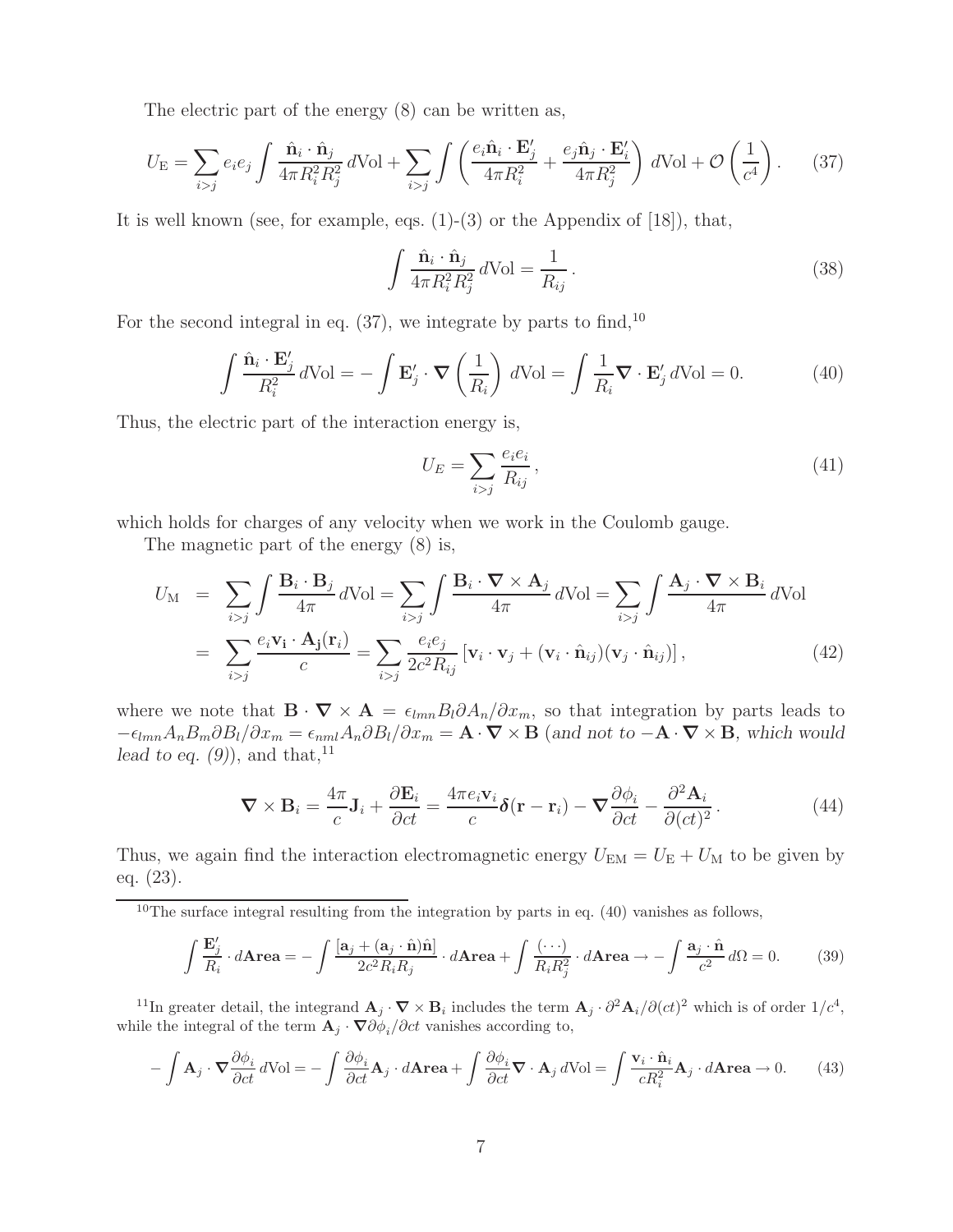# **A Appendix: Comment on the Electric Field in the Darwin Approximation**

The part of the electric field in the Darwin approximation that depends on the acceleration is, according to eq. (31),

$$
\mathbf{E}_{\mathbf{a},\text{Darwin}} = -e^{\mathbf{a} + (\mathbf{a} \cdot \hat{\mathbf{n}})\hat{\mathbf{n}}}_{2c^2 R}.
$$
 (45)

This is possibly surprising in that Lienard-Wiechert electric field of an accelerating charge (see sec. 63 of [1] or sec. 14.1 of [11]), depends (explicitly) on the acceleration as,

$$
\mathbf{E}_{\mathbf{a},L-W} = -\frac{e}{c^2} \left[ \frac{\mathbf{a} - (\mathbf{a} \cdot \hat{\mathbf{n}}) \hat{\mathbf{n}}}{R} \right]_{\text{retarded}} + \mathcal{O}\left(\frac{1}{c^3}\right). \tag{46}
$$

We illustrate the compatibility of the Darwin approximation with the Liénard-Wiechert electric field for the case of a charge  $e$  that moves along the x-axis with constant acceleration a, according to  $x = at^2/2$ . The observer is at  $x = d$  on the x-axis, so that  $\hat{\mathbf{n}} = \hat{\mathbf{x}}$ . Then,

$$
\mathbf{E}_{\mathbf{a},\text{Darwin}} = -\frac{ea}{c^2 d} \hat{\mathbf{x}}, \quad \text{and} \quad \mathbf{E}_{\mathbf{a},\text{L-W}} = 0. \tag{47}
$$

However, we should compare the total electric fields before concluding that Darwin does not agree with Liénard and Wiechert. In particular, at time  $t = 0$ , the Darwin approximation is that,

$$
\mathbf{E}_{\text{Darwin}} = \frac{e}{d^2} \left( 1 - \frac{ad}{c^2} \right) \hat{\mathbf{x}},\tag{48}
$$

while the Liénard-Wiechert field is,

$$
\mathbf{E}_{\text{L-W}} = e \left[ \frac{\hat{\mathbf{x}} - \mathbf{v}/c}{\gamma^2 R^2 (1 - \mathbf{v} \cdot \hat{\mathbf{n}}/c)^3} \right]_{\text{retarded}}.
$$
(49)

The retarded time is  $t' = t - R/c = -R/c \approx -d/c$ . Then, the retarded velocity is  $[v] = at' =$  $-a d/c$  (in the  $-x$  direction), the retarded Lorentz factor is  $[\gamma] = 1 + \mathcal{O}(1/c^4)$ , the retarded position is  $[x] = at'^2/2 = ad^2/2c^2$ , and the retarded distance is  $[R] = d - x = d(1 - ad/2c^2)$ . Using these in eq. (49), we find,

$$
\mathbf{E}_{\text{L-W}} \approx e \frac{1 + ad/c^2}{d^2 (1 - ad/2c^2)^2 (1 + ad/c^2)^3} \hat{\mathbf{x}} \approx \frac{e}{d^2} \left( 1 - \frac{ad}{c^2} \right) \hat{\mathbf{x}} = \mathbf{E}_{\text{Darwin}}.
$$
 (50)

The lesson is that when converting the Lienard-Wiechert fields from retarded time to present time, the present acceleration affects all terms, whether or not they contain explicit dependence on the retarded acceleration.

# **B** Appendix: "Classical Positronium":  $v_1 = -v_2 \perp \hat{n}_{12}$

In the Darwin approximation, the electromagnetic energy (23) for two charges with  $\mathbf{v}_1$  =  $-\mathbf{v}_2 = \mathbf{v}$  and  $\mathbf{v} \cdot \hat{\mathbf{n}}_{12} = 0$ , namely  $U_{EM} = e_1e_2/R - e_1e_2v^2/2c^2R$ , differs from that of the case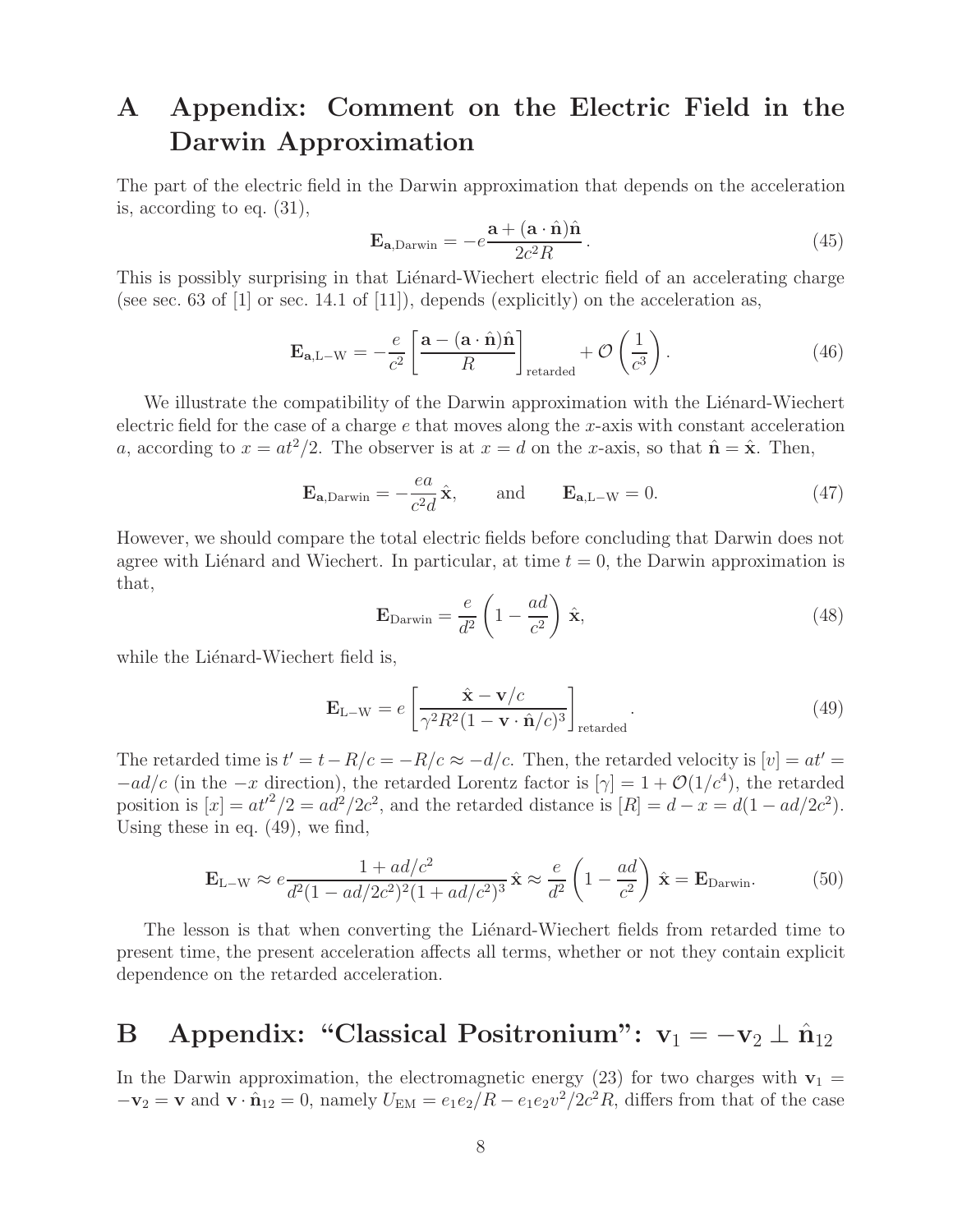$\mathbf{v}_1 = \mathbf{v}_2 = \mathbf{v}$  only in the sign of the magnetic energy  $-e_1e_2v^2/2c^2R$ . This is to be expected, as the electric (Coulomb) energy is independent of the velocity, while the magnetic energy changes sign when the velocity of one of the two charges is reversed.

An example of the above situation is "classical positronium", in which of a pair of charges  $\pm e$  and mass m move in a circular orbit of radius r with common velocity  $v^{12}$ . Then, their separation is  $R = 2r$ , their accelerations are,

$$
\dot{\mathbf{v}}_{\pm} = \mathbf{a}_{\pm} = \mp \frac{v^2}{r} \hat{\mathbf{n}} = \mp \frac{2v^2}{R} \hat{\mathbf{n}}, \text{ where } \hat{\mathbf{n}} = \frac{\mathbf{R}}{R} = \frac{\mathbf{r}_{-} - \mathbf{r}_{+}}{|\mathbf{R}|}, \text{ and } \dot{\mathbf{R}} = \mathbf{v}_{-} - \mathbf{v}_{+} = 2\mathbf{v}_{-} \ (\perp \hat{\mathbf{n}}),
$$
\n(51)

and from eqs. (31)-(32) the fields due to the positive charge at the position of the negative charge are,

$$
\mathbf{E} = \frac{e}{R^2} \hat{\mathbf{n}} \left( 1 - \frac{3v^2}{2c^2} \right), \qquad \mathbf{B} = \frac{e\mathbf{v}_+ \times \hat{\mathbf{n}}}{cR^2} = -\frac{e\mathbf{v}_- \times \hat{\mathbf{n}}}{cR^2}.
$$
 (52)

Hence, the Lorentz force on the negative charge is,

$$
\mathbf{F}_{-} = -e\left(\mathbf{E} + \frac{\mathbf{v}_{-}}{c} \times \mathbf{B}\right) = -\frac{e}{R^2} \hat{\mathbf{n}} \left(1 - \frac{v^2}{2c^2}\right). \tag{53}
$$

We can also obtain the force on the negative charge from the Darwin Lagrangian (6), after re-expressing it in the center-of-mass frame as,

$$
\mathcal{L} = mv^2 + \frac{mv^4}{4c^2} + \frac{e^2}{R} + \frac{e^2}{2c^2R} [v^2 + (\mathbf{v}_- \cdot \hat{\mathbf{n}})^2],
$$
\n(54)

using eq.  $(51)$ . Then,

$$
\frac{\partial \mathcal{L}}{\partial \mathbf{v}_{-}} = 2m\mathbf{v}_{-} + \frac{mv^{2}}{c^{2}}\mathbf{v}_{-} + \frac{e^{2}}{c^{2}R}[\mathbf{v}_{-} + (\mathbf{v}_{-} \cdot \hat{\mathbf{n}}) \hat{\mathbf{n}}],
$$
\n(55)

$$
\frac{d}{dt}\frac{\partial \mathcal{L}}{\partial \dot{\mathbf{R}}} = \frac{1}{2}\frac{d}{dt}\frac{\partial \mathcal{L}}{\partial \mathbf{v}_{-}} = m\left(1 + \frac{v^2}{2c^2}\right)\mathbf{a}_{-} + \frac{e^2v^2}{c^2R^2}\hat{\mathbf{n}} + \frac{e^2}{c^2R}\mathbf{a}_{-} = m\left(1 + \frac{v^2}{2c^2}\right)\mathbf{a}_{-} - \frac{e^2v^2}{c^2R^2}\hat{\mathbf{n}}\n\n= \frac{\partial \mathcal{L}}{\partial \mathbf{R}} = -\frac{e^2}{R^2}\hat{\mathbf{n}}\left(1 + \frac{v^2}{2c^2}\right),
$$
\n(56)

recalling eq.  $(51)$ , and so (see also  $[6, 20]$ ),

$$
m\left(1+\frac{v^2}{2c^2}\right)\mathbf{a}_{-}=\mathbf{F}_{-}=-\frac{e^2}{R^2}\,\hat{\mathbf{n}}\left(1-\frac{v^2}{2c^2}\right),\tag{57}
$$

in agreement with eq. (53).

Solving this for the velocity  $v$  of the charges in the orbit of diameter  $R$ , we have,

$$
\frac{v^2}{c^2} \approx \frac{r_0}{2R} \left( 1 - \frac{r_0}{4R} \right),\tag{58}
$$

 $12$ In this approximation (1920), the intrinsic magnetic moments of the charges are neglected, which moments were first postulated only in 1925 [4]. For the Darwin approximation including the magnetic moments of the electron and positron, see Appendix A.2 of [19].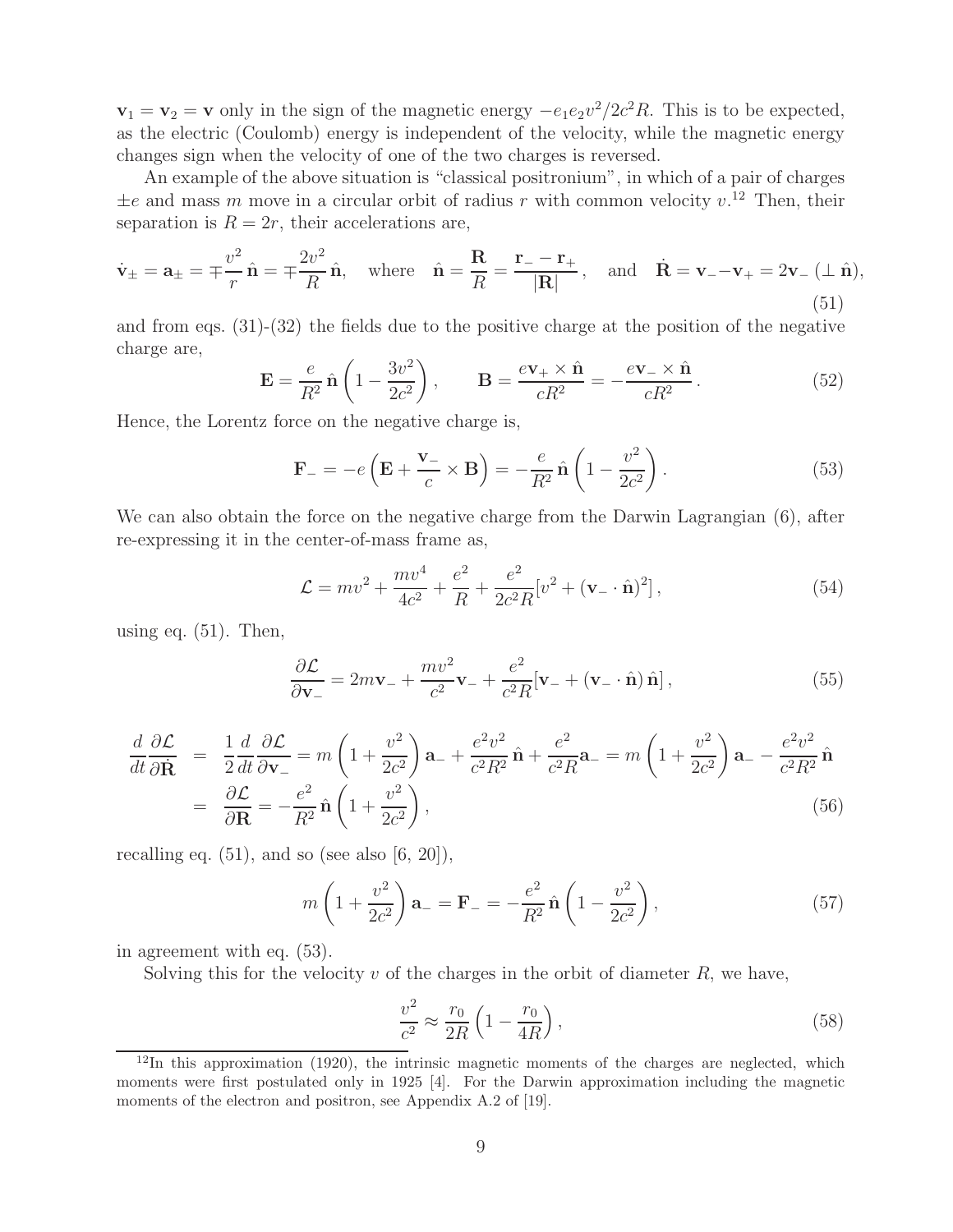where  $r_0 = e^2/mc^2$  is the classical electromagnetic radius of the charges  $\pm e$ . Then,

$$
KE \approx m \left( 1 + \frac{v^2}{2c^2} \right) v^2 \approx \frac{e^2}{2R} \left( 1 - \frac{r_0}{4R} \right),\tag{59}
$$

and,

$$
U_{\text{EM}} = -\frac{e^2}{R} \left( 1 - \frac{v^2}{2c^2} \right) \approx -\frac{e^2}{R} \left( 1 - \frac{r_0}{4R} \right) \approx -2\text{KE}.
$$
 (60)

recalling eq. (23).

If it is desired to reduce the separation R slowly by an external force  $\mathbf{F}_{ext}$ , such that the orbit remains essentially circular at all times, then the total energy  $U(R)$  of the "positronium" must be reduced, noting that,

$$
U(R) = KE + U_{EM} \approx -KE \approx \frac{U_{EM}}{2} \approx -mv^2 \approx -\frac{e^2}{2R} \left( 1 - \frac{r_0}{4R} \right). \tag{61}
$$

according to eqs. (58) and (60). Since both the angular momentum and the energy must decrease as R decreases, the external force should be tangential, not radial, with  $\mathbf{F}_{ext}$  opposite in direction to the velocities  $\mathbf{v}_{\pm}$ .<sup>13</sup> Then, the rate of change of separation,  $\dot{R}$ , and the rate of change of velocity,  $\dot{v}$ , are related by,

$$
2F_{\text{ext}}v = -\frac{dU}{dt} = -\frac{dU}{dR}\dot{R} \approx 2mv\dot{v},\qquad(62)
$$

so that  $\dot{v} \approx F_{ext}/m$  even though the force is in the opposite direction to the velocity. This phenomenon is called the satellite paradox [22, 23].

For an electromagnetic system such as "classical positronium", the simplest way to generate a tangential external force may be place the system in a spatially uniform, but timevarying, magnetic field, which leads to the phenomenon of classical diamagnetism [24].

As the separation between the charges is reduced, we expect that the sum of the work done by the Lorentz force of each charge on the other should equal the change in the electromagnetic energy (60). Of course, the magnetic fields of the charges do no work, so we consider the work done by the electric fields (31). These fields are not derivable from a scalar potential, so we must calculate the work done along the spiral paths of the charges.

During a small time interval dt the change in radial position of a charge is  $dr = \dot{r} dt$ , while on the gentle spiral the path length in the azimuthal direction is,

$$
ds = r\dot{\phi}\,dt = \frac{r\dot{\phi}}{\dot{r}}\,dr \approx \frac{v}{\dot{r}}\,dr \gg dr,\tag{63}
$$

where,

$$
\dot{\phi} \approx \frac{v}{r} \approx \sqrt{\frac{r_0}{4r^3}}c,\tag{64}
$$

<sup>&</sup>lt;sup>13</sup>A transient radial force perturbs the orbit from circular to elliptical without changing the energy  $U$  or the angular momentum. See, for example, pp. 40-41 of [21].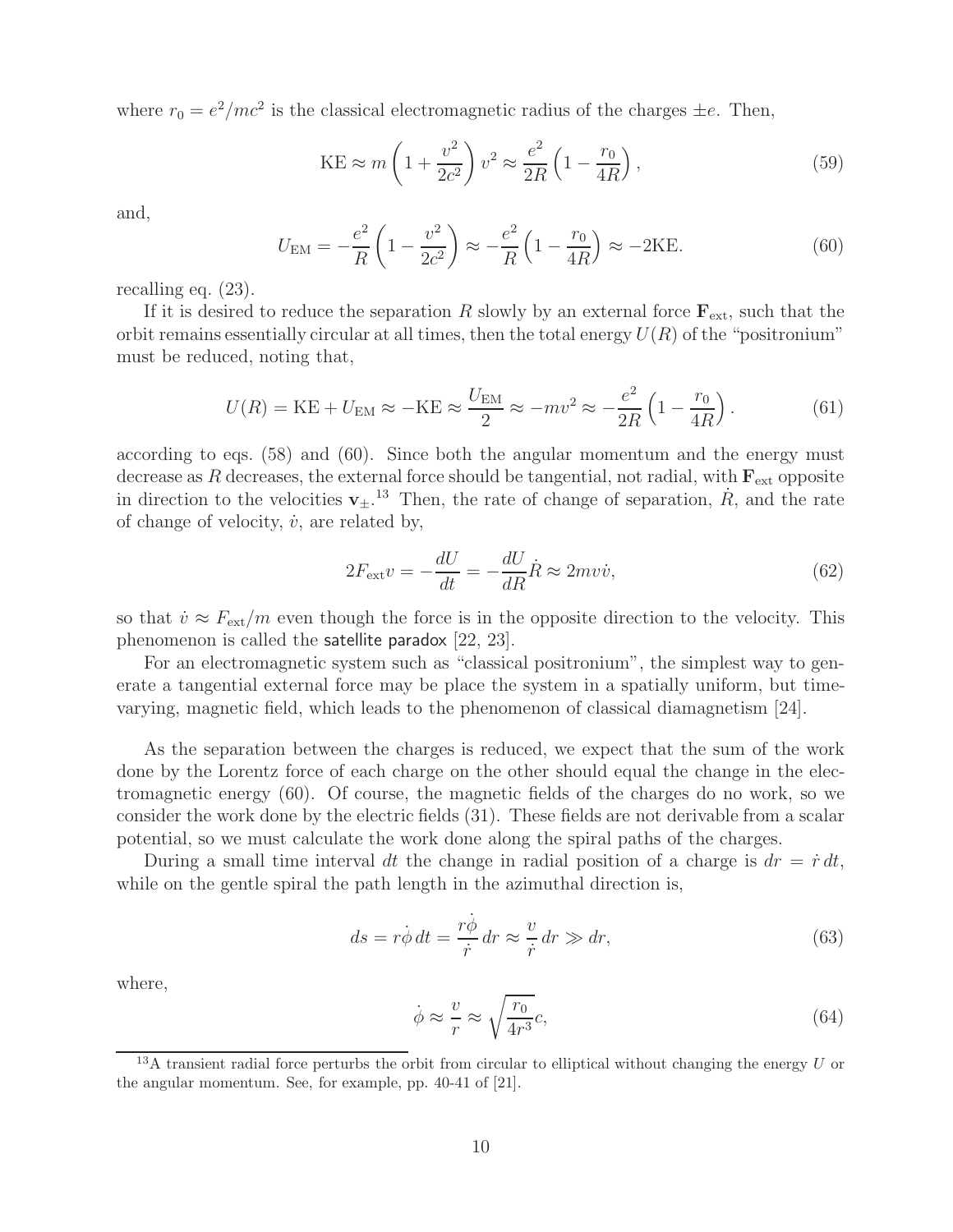according to eq. (58). The velocity of the positive charge is,

$$
\mathbf{v}_{+} = -\dot{r}\,\hat{\mathbf{n}} + r\dot{\phi}\,\hat{\boldsymbol{\phi}} \approx -\dot{r}\,\hat{\mathbf{n}} + v\,\hat{\boldsymbol{\phi}},\tag{65}
$$

recalling our convention that  $\hat{\bf{n}}$  points from the positive to the negative charge. From eq. (64) we find that,

$$
r\ddot{\phi} \approx -\frac{3}{2}\dot{r}\dot{\phi} \approx -\frac{3}{2}\frac{\dot{r}v}{r},\tag{66}
$$

so the acceleration is,

$$
\mathbf{a}_{+} = (r\dot{\phi}^{2} - \ddot{r})\,\hat{\mathbf{n}} + (r\ddot{\phi} + 2\dot{r}\dot{\phi})\,\hat{\phi} \approx \frac{v^{2}}{r}\,\hat{\mathbf{n}} + \frac{\dot{r}v}{2r}\,\hat{\phi} = \frac{2v^{2}}{R}\,\hat{\mathbf{n}} + \frac{\dot{r}v}{R}\,\hat{\phi},\tag{67}
$$

where we neglect the term in  $\ddot{r}$ . The electric field (31) due to the positive charge at the position of the negative charge is,

$$
\mathbf{E} \approx \frac{e}{R^2} \hat{\mathbf{n}} - \frac{e}{2c^2 R} \left[ \left( 2a_n - \frac{v^2}{R} \right) \hat{\mathbf{n}} + a_\phi \hat{\boldsymbol{\phi}} \right] \approx \frac{e}{R^2} \left( 1 - \frac{3v^2}{2c^2} \right) \hat{\mathbf{n}} - \frac{e\dot{r}v}{2c^2 R^2} \hat{\boldsymbol{\phi}}.
$$
 (68)

The work done on the negative charge by this electric field as the radius of the orbit changes by  $dr$  is,

$$
dW_{-} = -eE_n dr - eE_{\phi} ds \approx -e\left(E_n + E_{\phi}\frac{v}{\dot{r}}\right) dr \approx -\frac{e^2}{R^2} \left(1 - \frac{v^2}{c^2}\right) dr \approx -\frac{e^2}{R^2} \left(1 - \frac{r_0}{2R}\right) dr,
$$
\n(69)

recalling eq. (63). An equal amount of work is done on the positive charge, so the total work done by the electric fields while the radius changes by  $dr = dR/2$  obeys,

$$
\frac{dW}{dR} \approx -\frac{e^2}{R^2} \left( 1 - \frac{r_0}{2R} \right) = \frac{d}{dR} \left[ \frac{e^2}{R} \left( 1 - \frac{r_0}{4R} \right) \right] \approx -\frac{dU_{\text{EM}}}{dR},\tag{70}
$$

recalling eq. (60). As expected, the work done by the electric field is equal and opposite to the change in the electromagnetic energy stored in the system.

*While we can write the electric force on, say, the negative charge when in a circular orbit with separation* R *as the gradient of a scalar potential,*

$$
-e\mathbf{E} \approx -\frac{e^2}{R^2} \left( 1 - \frac{3v^2}{2c^2} \right) \hat{\mathbf{n}} \approx -\frac{e^2}{R^2} \left( 1 - \frac{3r_0}{4R} \right) \hat{\mathbf{n}} = -\nabla_{\mathbf{R}} \left[ -\frac{e^2}{R^2} \left( 1 - \frac{3r_0}{8R} \right) \right],\tag{71}
$$

*that potential is not the electromagnetic energy*  $U_{EM}$ . However, at order  $v^2/c^2$  the electric *fields in "classical positronium" are not conservative, so we should not expect that*  $\mathbf{F} = -\nabla U$ *to hold as when*  $\nabla \times \mathbf{E} = 0$ *.* 

## **Acknowledgment**

The author thanks Vladimir Hnizdo, Tim Minteer, Vladimir Onoochin and Dmitry Peregoudov for e-discussions of this topic.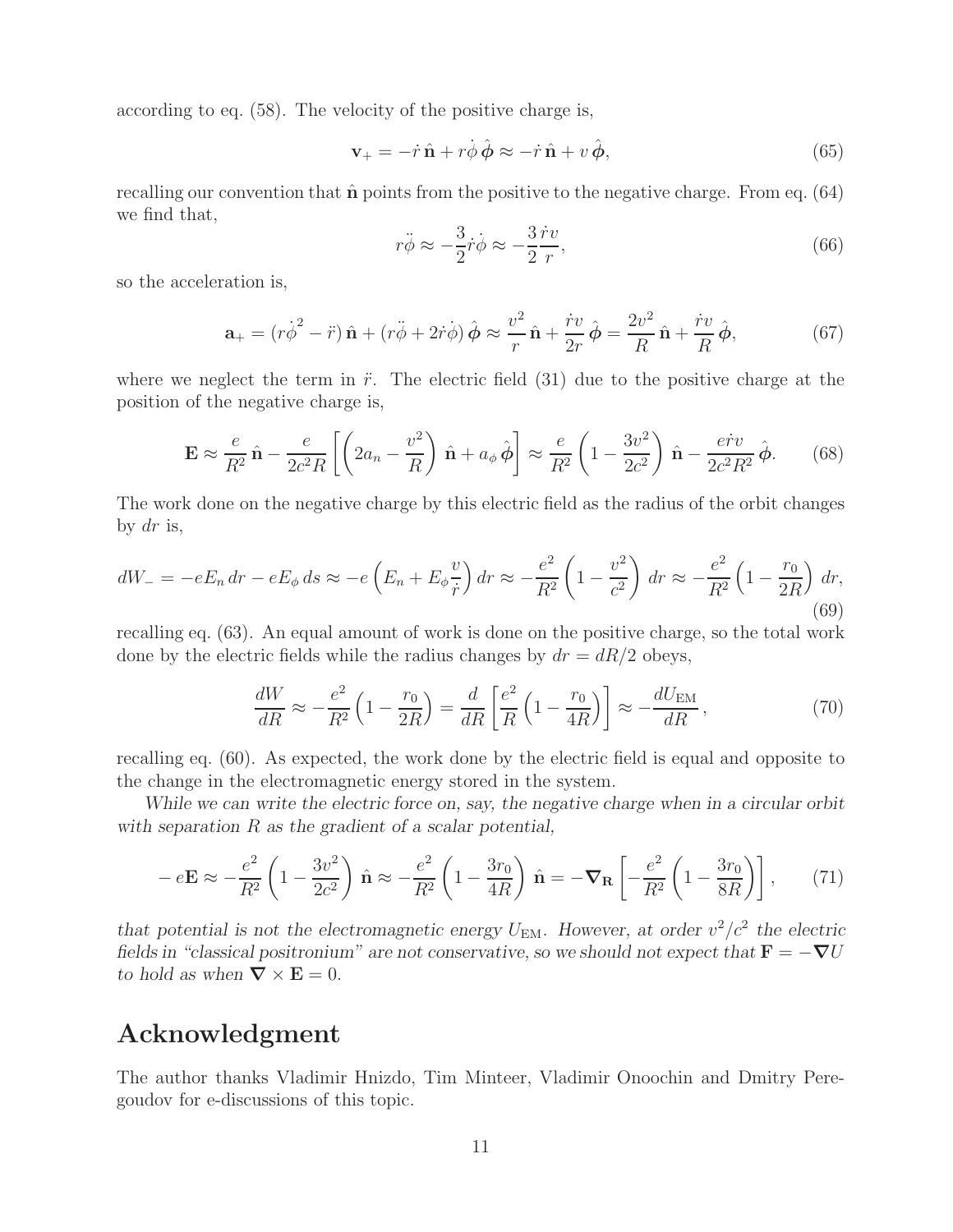# **References**

- [1] L.D. Landau and E.M. Lifshitz, *The Classical Theory of Fields*, 4th ed. (Pergamon, 1975), http://kirkmcd.princeton.edu/examples/EM/landau\_ctf\_75.pdf
- [2] W.K.H. Panofsky and M. Phillips, *Classical Electricity and Magnetism*, 2nd ed. (Addison-Wesley, 1962), http://kirkmcd.princeton.edu/examples/EM/panofsky-phillips.pdf
- [3] C.G. Darwin, *The Dynamical Motions of Charged Particles*, Phil. Mag. **39**, 537 (1920), http://kirkmcd.princeton.edu/examples/EM/darwin\_pm\_39\_537\_20.pdf
- [4] G.E. Uhlenbeck and S. Goudsmit, *Ersetzung der Hypothese vom unmechanischen Zwang durch eine Forderung bez¨uglich des inneren Verhaltens jedes einzelnen Elektrons*, Naturw. **13**, 953 (1925), http://kirkmcd.princeton.edu/examples/QM/uhlenbeck\_naturw\_13\_953\_25.pdf
- [5] O. Heaviside, *Electrical Papers*, Vol. II (Macmillan, 1894), http://kirkmcd.princeton.edu/examples/EM/heaviside\_electrical\_papers\_2.pdf
- [6] E.G. Bessonov, *On the Darwin Lagrangian*, arXiv:physics/9902065 (Mar. 8, 1999), http://arxiv.org/abs/physics/9902065
- [7] K.T. McDonald, *A Magnetic Linear Accelerator* (Mar. 3, 2003), http://kirkmcd.princeton.edu/examples/lin\_accel
- [8] S. Irons, *The dipolar express: An electromagnetically driven train*, Phys. Teach. **53**, 186 (2015), http://kirkmcd.princeton.edu/examples/EM/irons\_pt\_53\_186\_15.pdf
- [9] K.T. McDonald, *Magnetic Forces Can Do Work* (Apr. 10, 2011), http://kirkmcd.princeton.edu/examples/disk.pdf
- [10] K.T. McDonald, *Ball-Bearing Motor* (May 17, 2011), http://kirkmcd.princeton.edu/examples/motor
- [11] J.D. Jackson, *Classical Electrodynamics*, 3rd ed. (Wiley, 1999), http://kirkmcd.princeton.edu/examples/EM/jackson\_ce3\_99.pdf
- [12] L.D. Landau and E.M. Lifshitz and L.P. Pitaevskii, *Electrodynamics of Continuous Media*, 2nd ed. (Butterworth-Heinemann, 1984), http://kirkmcd.princeton.edu/examples/EM/landau\_ecm2.pdf
- [13] L.D. Landau and E.M. Lifshitz, *Mechanics*, 3rd ed. (Pergamon Press, 1976), http://kirkmcd.princeton.edu/examples/mechanics/landau\_mechanics.pdf
- [14] K.T. McDonald, *Force between Two Comoving Electric Charges* (May 24, 2014), http://kirkmcd.princeton.edu/examples/comoving.pdf
- [15] L. Page and N.I. Adams, Jr, *Action and Reaction Between Moving Charges*, Am. J. Phys. **13**, 141 (1945), http://kirkmcd.princeton.edu/examples/EM/page\_ajp\_13\_141\_45.pdf